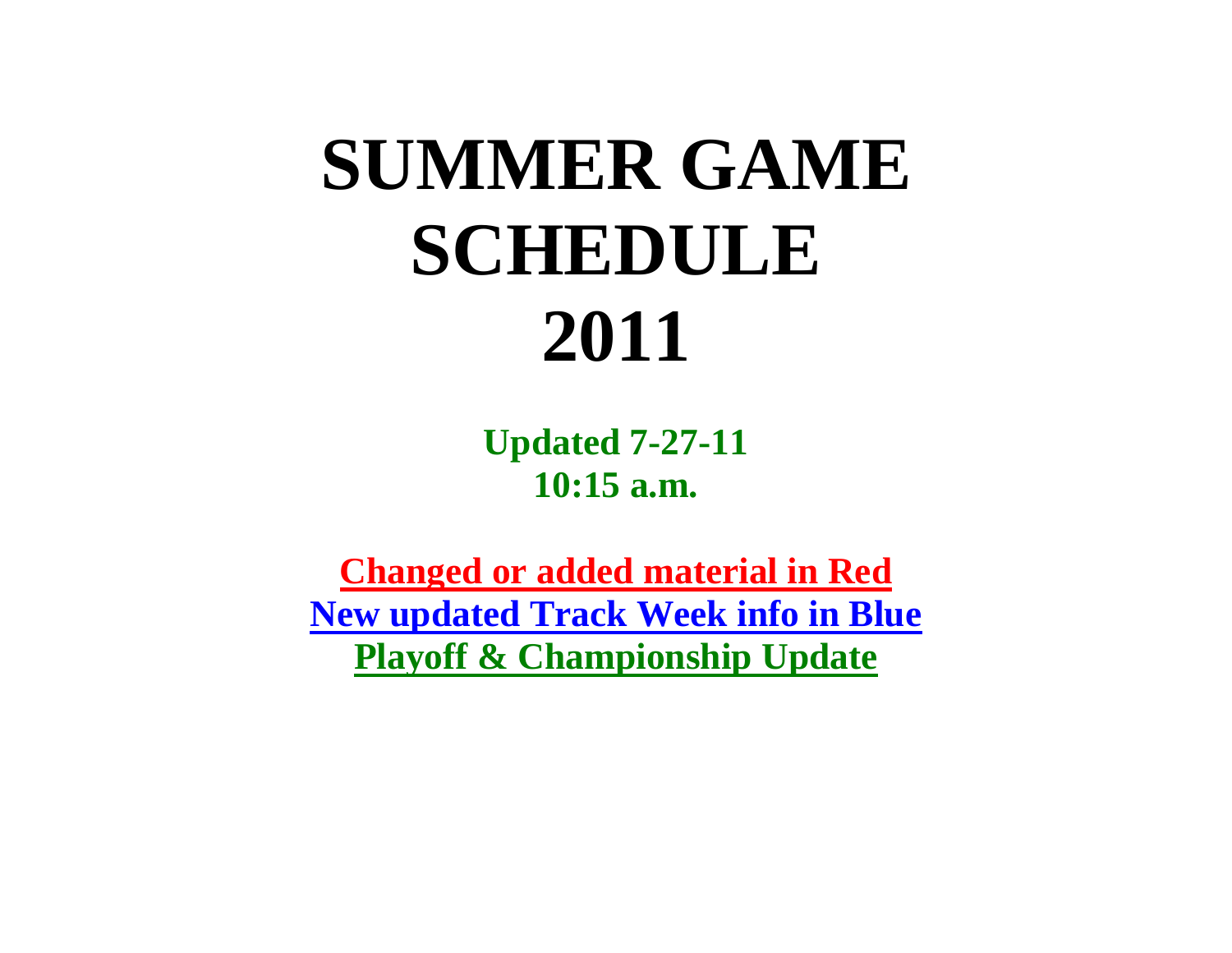| <b>Time</b> | <b>Monday, June 20</b>                                                                             | <b>Tuesday, June 21</b>                                                                                                                                                                                                                    | <b>Wednesday, June 22</b>                                                                                                                                           | Thursday, June 23                                                                                                                              | Friday, June 24                          |
|-------------|----------------------------------------------------------------------------------------------------|--------------------------------------------------------------------------------------------------------------------------------------------------------------------------------------------------------------------------------------------|---------------------------------------------------------------------------------------------------------------------------------------------------------------------|------------------------------------------------------------------------------------------------------------------------------------------------|------------------------------------------|
| 4:45        | <b>Dodger Game</b>                                                                                 | <b>AA Division</b><br>Georgia vs. Kentucky - A-3<br>FSU vs. $UNC - C-3$<br>Pac Ten<br>Cal vs. Stanford - A-1<br>USC vs. $UCLA - C-1$                                                                                                       | <b>Karenas</b><br>$\overline{\text{Arcadia} \text{~Teams} - \text{A-1}}$<br>Covina Teams - C-1<br><b>B</b> Division<br>Georgia Practice & Clubmeeting               |                                                                                                                                                | MT. KARE<br>D Day<br>June 25             |
| 5:30        | Busses leave from Arcadia and<br>Covina at 5:30 and from Upland<br>at 5:00.<br>No other activities |                                                                                                                                                                                                                                            | <b>B</b> Division<br>FSU vs. $UNC - C-3$                                                                                                                            | <b>AA Division</b><br>Georgia vs. $FSU - A-3$<br>UNC vs. Kentucky $-C-3$<br>Pac Ten<br>Cal vs. $USC - A-1$<br>UCLA vs. Stanford - C-1          | MT. KARE<br>$C$ & B Camp<br>June 25 & 26 |
| 6:15        |                                                                                                    | <b>A Division</b><br>Georgia vs. Kentucky $- A - 3$<br>$FSU$ vs. $UNC - C-3$<br><b>AAA Division</b><br>Georgia vs. Miami - A-1<br>$FSU$ vs. $UNC - C-1$<br><b>D</b> Division<br>Eagles vs. Steelers - A-2<br>Lions #1 vs. Lions $#2 - C-2$ | <b>Royal Friends</b><br>Arcadia - A-1<br>Covina $-C-2$<br><b>C</b> Division<br>Georgia vs. Kentucky - A-2<br><b>Pac Five Division</b><br>Panthers vs. Huskies - C-1 | <b>Pac Five Division</b><br>6:30 - Volleyball Clinic in<br>Arcadia                                                                             |                                          |
| 7:00        |                                                                                                    |                                                                                                                                                                                                                                            | <b>C</b> Division<br>$FSU$ vs. $UNC - C-2$<br><b>Pac Five Division</b><br>Ravens vs. Hawks - C-1                                                                    | <b>A Division</b><br>Georgia vs. $FSU - A-3$<br>UNC vs. Kentucky $-C-3$<br><b>AAA Division</b><br>Georgia vs. FSU - A-1<br>UNC vs. Miami - C-1 |                                          |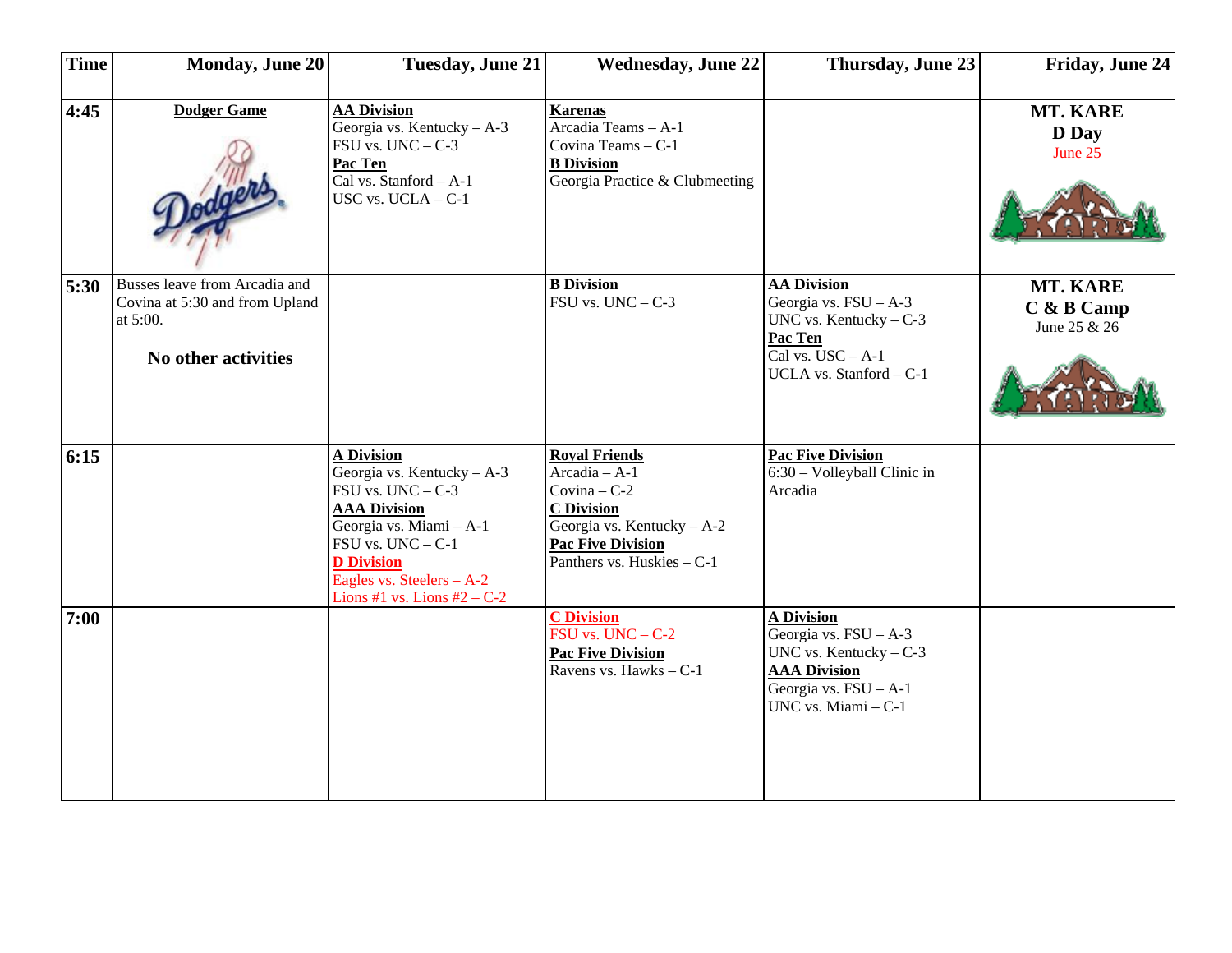| <b>Time</b> | <b>Monday, June 27</b>                                                                                      | <b>Tuesday, June 28</b>                                                                                                                                                                            | <b>Wednesday, June 29</b>                                                                                                      | Thursday, June 30                                                                                                                                | Friday, July 1                                                                                                  |
|-------------|-------------------------------------------------------------------------------------------------------------|----------------------------------------------------------------------------------------------------------------------------------------------------------------------------------------------------|--------------------------------------------------------------------------------------------------------------------------------|--------------------------------------------------------------------------------------------------------------------------------------------------|-----------------------------------------------------------------------------------------------------------------|
| 4:45        | <b>B</b> Division<br>Georgia vs. $UNC - A-3$<br><b>Karenas</b><br>Arcadia Teams - A-1<br>Covina Teams - C-1 | <b>AA Division</b><br>Georgia vs. Kentucky $- A - 3$<br>$FSU$ vs. $UNC - C-3$<br>Pac Ten<br>Cal vs. Stanford $- A-1$<br>USC vs. $UCLA - C-1$                                                       | <b>Karenas</b><br>$5:00-7:00$ Games and BBQ<br>\$3.00 per person/families<br>welcome/sign up by Monday,<br>June 27             |                                                                                                                                                  | <b>No Activities July 1-4</b>                                                                                   |
| 5:30        | <b>B</b> Division<br>Georgia vs. $FSU - A-3$                                                                |                                                                                                                                                                                                    | <b>B</b> Division<br>$\overline{\text{FSU} \text{ vs. Georgia}} - C-3$<br>UNC Bye                                              | <b>AA Division</b><br>Georgia vs. $UNC - A-3$<br>FSU vs. Kentucky - C-3<br>Pac Ten<br>$\overline{Cal vs. UCLA - A-1}$<br>USC vs. Stanford - C-1  | <b>Fireworks Stand</b><br>Located in El Monte at<br>the corner of Peck &<br>Lower Azusa at the El<br>Pollo Loco |
| 6:15        | <b>C</b> Division<br>Georgia vs. Kentucky - A-2<br>$FSU$ vs. $UNC - C-2$                                    | <b>A Division</b><br>Georgia vs. Kentucky - A-3<br>$FSU$ vs. $UNC - C-3$<br><b>AAA Division</b><br>Georgia vs. Miami - A-1<br>FSU vs. UNC - C-1<br><b>D</b> Division<br>Lions #1 vs. Eagles $-C-2$ | <b>Royal Friends</b><br>Arcadia - A-1<br>Covina $-C-2$<br><b>Pac Five Division</b><br>Panthers vs. Hawks $-C-1$                |                                                                                                                                                  |                                                                                                                 |
| 7:00        | <b>Pac Five Division</b><br>Panthers vs. Ravens - C-1<br>Hawks vs. Huskies - A-1                            | <b>D</b> Division<br>Lions #2 vs. Steelers $-C-2$                                                                                                                                                  | <b>C</b> Division<br>Georgia vs. $UNC - A-2$<br>FSU vs. Kentucky - C-2<br><b>Pac Five Division</b><br>Ravens vs. Huskies - C-1 | <b>A Division</b><br>Georgia vs. $UNC - A-3$<br>FSU vs. Kentucky $-C-3$<br><b>AAA Division</b><br>Georgia vs. $UNC - A-1$<br>FSU vs. Miami - C-1 |                                                                                                                 |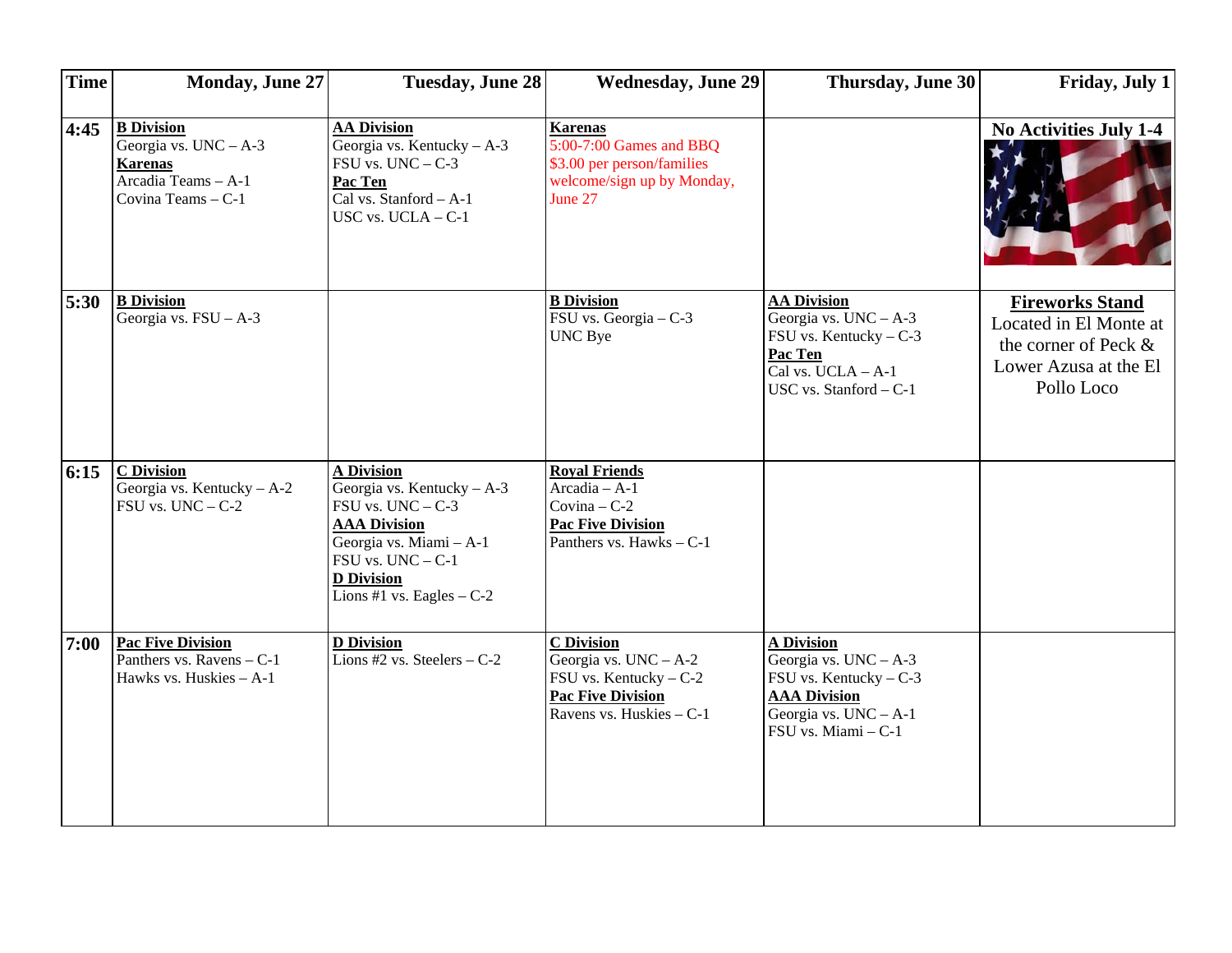| <b>Time</b> | <b>Monday</b> , July 4 | Tuesday, July 5                                                                                                                                                                                    | Wednesday, July 6                                                                                                                                               | Thursday, July 7                                                                                                                                | Friday, July 8                                                                                                                            |
|-------------|------------------------|----------------------------------------------------------------------------------------------------------------------------------------------------------------------------------------------------|-----------------------------------------------------------------------------------------------------------------------------------------------------------------|-------------------------------------------------------------------------------------------------------------------------------------------------|-------------------------------------------------------------------------------------------------------------------------------------------|
| 4:45        | No Activities July 1-4 | <b>AA Division</b><br>Georgia vs. Kentucky $- A - 3$<br>$FSU$ vs. $UNC - C-3$<br>Pac Ten<br>Cal vs. Stanford - A-1<br>USC vs. $UCLA - C-1$                                                         | <b>Karenas</b><br>Arcadia Teams - A-1<br>Covina Teams - C-1<br><b>B</b> Division<br>$FSU$ vs. $UNC - C-3$<br>Georgia Bye                                        |                                                                                                                                                 | MT. KARE<br>A & A<br><b>July 8-10</b>                                                                                                     |
| 5:30        |                        |                                                                                                                                                                                                    |                                                                                                                                                                 | <b>AA Division</b><br>Kentucky vs. $UNC - A-3$<br>FSU vs. Georgia - C-3<br>Pac Ten<br>Stanford vs. UCLA - A-1<br>USC vs. $Cal - C-1$            |                                                                                                                                           |
| 6:15        |                        | A Division<br>Georgia vs. Kentucky - A-3<br>$FSU$ vs. $UNC - C-3$<br><b>AAA Division</b><br>Georgia vs. Miami - A-1<br>$FSU$ vs. $UNC - C-1$<br><b>D</b> Division<br>Steelers vs. Lions $#1 - A-2$ | <b>Royal Friends</b><br>$Arcadia - A-1$<br>Covina $-C-2$                                                                                                        | Pac Five Division & Karena 4 <sup>th</sup><br><b>Graders</b><br>6:30 - Volleyball Clinic in<br>Arcadia                                          | <b>Pac Five Division</b><br>$6:30 - \text{Jog-a-thon}$ to earn<br>money for summer camp -<br>swimming and ice cream<br>sundaes in Arcadia |
| 7:00        |                        | <b>D</b> Division<br>Eagles vs. Lions $#2 - A-2$                                                                                                                                                   | <b>C</b> Division<br>Georgia vs. $FSU - A-2$<br>UNC vs. Kentucky $- C-2$<br><b>Pac Five Division</b><br>Panthers vs. Ravens $- C$ -1<br>Huskies vs. Hawks - A-3 | <b>A Division</b><br>Kentucky vs. $UNC - A-3$<br>FSU vs. Georgia - C-3<br><b>AAA Division</b><br>Miami vs. $UNC - A-1$<br>FSU vs. Georgia - C-1 |                                                                                                                                           |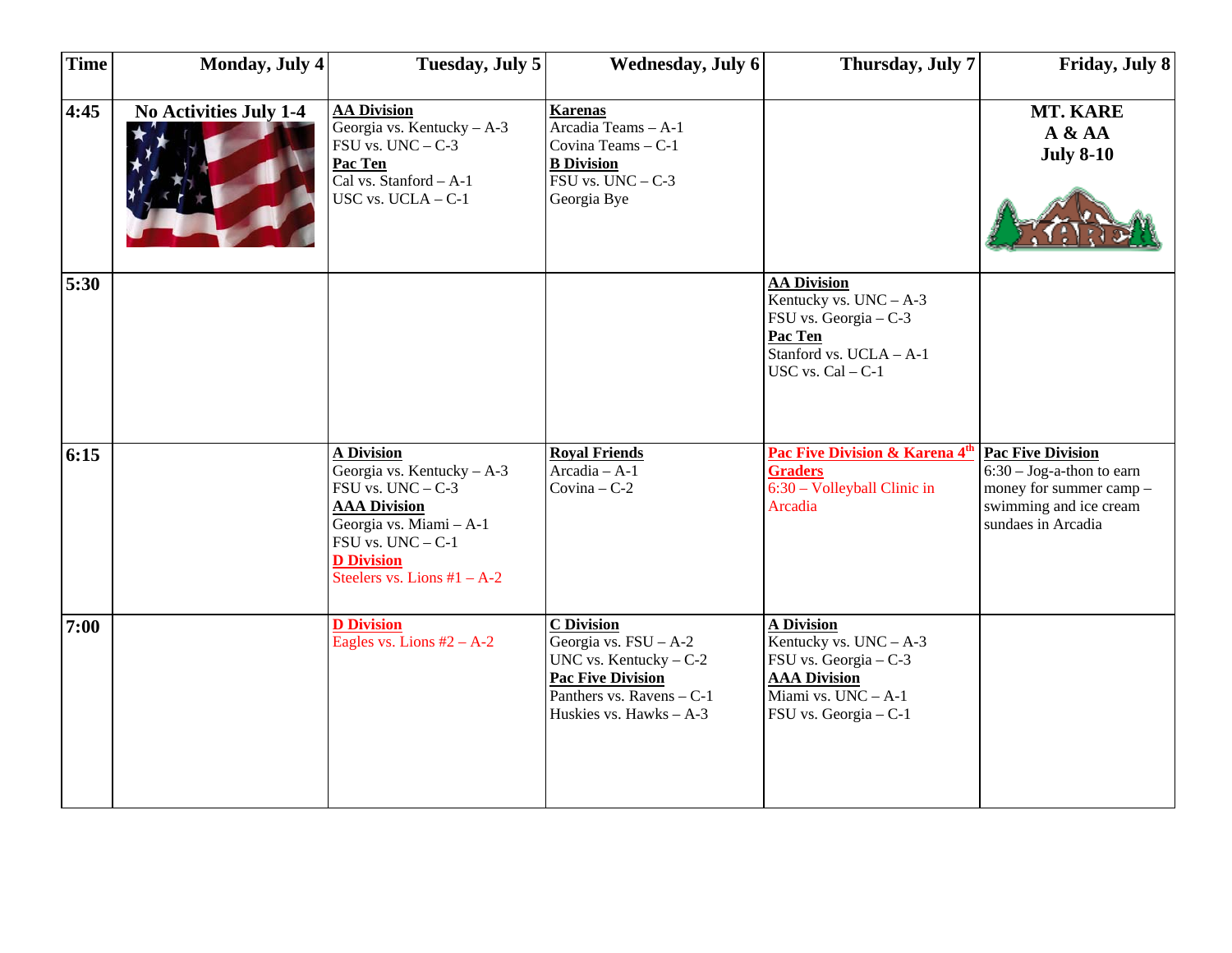| <b>Time</b> | <b>Monday, July 11</b>                                                                                                        | <b>Tuesday, July 12</b>                                                                                                                                                            | <b>Wednesday, July 13</b>                                                                                                        | Thursday, July 14                                                                                                       | Friday, July 15                                                                                                                |
|-------------|-------------------------------------------------------------------------------------------------------------------------------|------------------------------------------------------------------------------------------------------------------------------------------------------------------------------------|----------------------------------------------------------------------------------------------------------------------------------|-------------------------------------------------------------------------------------------------------------------------|--------------------------------------------------------------------------------------------------------------------------------|
| 4:45        | <b>B</b> Division<br>$\overline{UNC \text{ vs. } FSU - C-3}$<br><b>Karenas</b><br>Arcadia Teams - A-1<br>Covina Teams $- C-1$ | <b>AA Division</b><br>$\overline{\text{FSU} \text{ vs. Kentucky}} - C-3$<br>Pac Ten<br>$\overline{USC}$ vs. Stanford – C-1                                                         | <b>Karenas</b><br>Arcadia Teams - A-1<br>Covina Teams - C-1                                                                      | <b>AA Division</b><br>Kentucky vs. $UNC - A-3$<br>Pac Ten<br>Stanford vs. UCLA - A-1<br><b>ROYAL FRIENDS</b><br>July 14 | MT. KARE<br><b>KARENA 2<sup>nd</sup> GRADE</b><br><b>July 15 &amp; 16<br/>KARENA 3<sup>rd</sup> GRADE</b><br><b>July 15-18</b> |
| 5:30        | <b>B</b> Division<br>UNC vs. Georgia $-$ C-3                                                                                  | <b>AA Division</b><br>UNC vs. Georgia $-$ C-3<br>Pac Ten<br>UCLA vs. $Cal - C-1$                                                                                                   | <b>B</b> Division<br>Georgia vs. $UNC - A-3$<br>FSU Bye                                                                          | <b>AA Division</b><br>Georgia vs. $FSU - A-3$<br>Pac Ten<br>Cal vs. $USC - A-1$                                         |                                                                                                                                |
| 6:15        | <b>C</b> Division<br>$FSU$ vs. $UNC - C-2$<br><b>Pac Five Division</b><br>Hawks vs. Ravens $- A - 1$                          | <b>A Division</b><br>FSU vs. Kentucky - C-3<br><b>AAA Division</b><br>$\overline{\text{FSU} \text{ vs. Miami}} - \text{C-1}$<br><b>D</b> Division<br>Lions #2 vs. Steelers $- C-2$ | <b>Royal Friends</b><br>$Arcadia - A-1$<br>Covina $-C-2$<br><b>Pac Five Division</b><br>Ravens vs. Huskies - C-1                 | <b>A Division</b><br>Kentucky vs. $UNC - A-3$<br><b>AAA Division</b><br>Miami vs. $UNC - A-1$                           |                                                                                                                                |
| 7:00        | <b>C</b> Division<br>Georgia vs. Kentucky $- A - 2$<br><b>Pac Five Division</b><br>Huskies vs. Panthers $- A - 1$             | <b>A Division</b><br>UNC vs. $\overline{\text{Georgia}} - C-3$<br><b>AAA Division</b><br>UNC vs. Georgia $-$ C-3<br><b>D</b> Division<br>Lions #1 vs. Eagles $-C-2$                | <b>C</b> Division<br>FSU vs. Georgia - C-2<br>Kentucky vs. $UNC - A-2$<br><b>Pac Five Division</b><br>Panthers vs. $Hawks - C-1$ | <b>A Division</b><br>Georgia vs. $FSU - A-3$<br><b>AAA Division</b><br>Georgia vs. $FSU - A-1$                          |                                                                                                                                |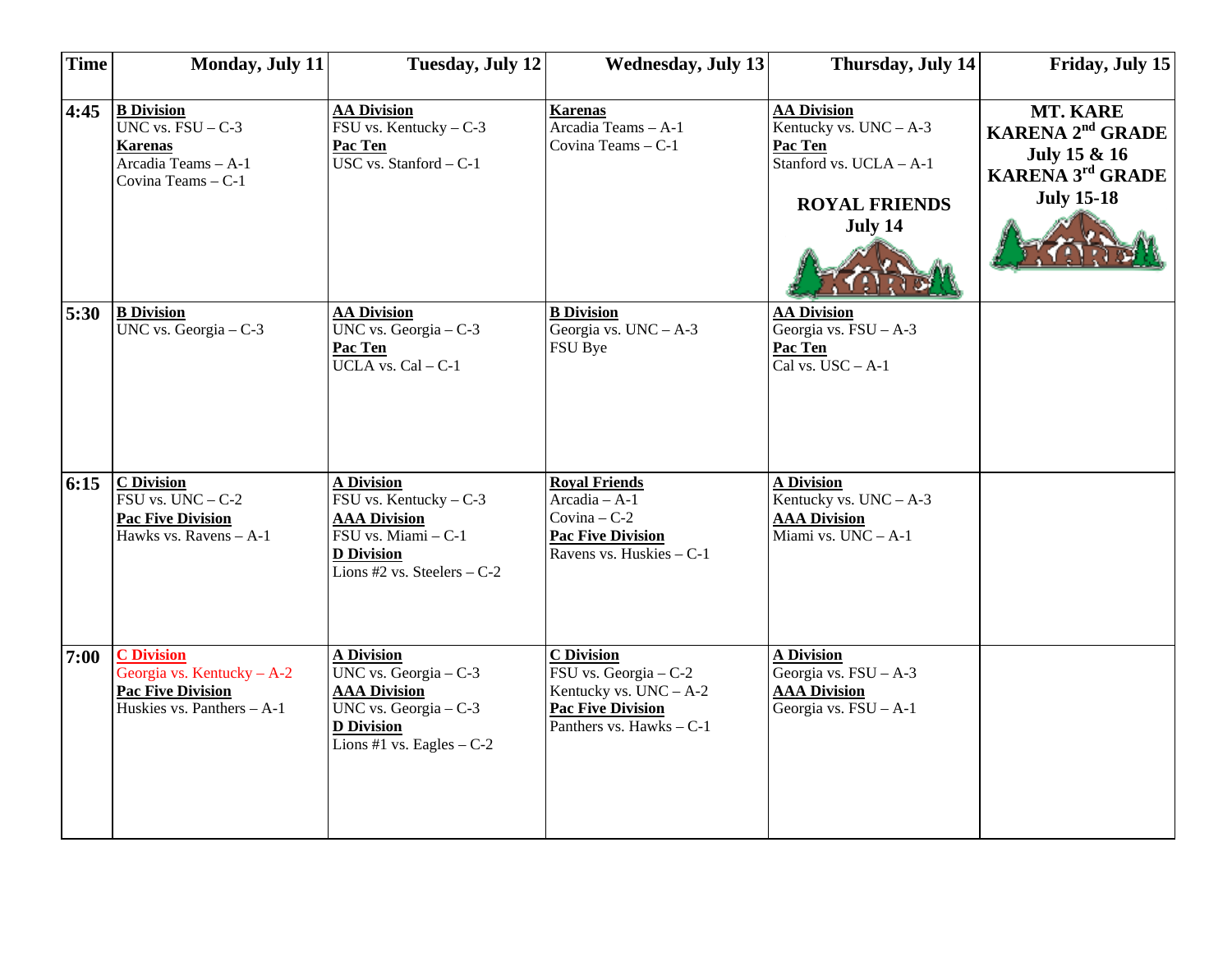| <b>Time</b> | <b>Monday, July 18</b>                                                                                                               | Tuesday, July 19                                                                                                                                                                                                                       | <b>Wednesday, July 20</b>                                                                                   | Thursday, July 21                                                                                                                                | Friday, July 22                         |
|-------------|--------------------------------------------------------------------------------------------------------------------------------------|----------------------------------------------------------------------------------------------------------------------------------------------------------------------------------------------------------------------------------------|-------------------------------------------------------------------------------------------------------------|--------------------------------------------------------------------------------------------------------------------------------------------------|-----------------------------------------|
| 4:45        | <b>B</b> Division<br>$FSU$ vs. $UNC - C-3$<br><b>Karenas</b><br>No Activities - Camp Returns                                         | <b>AA Division</b><br>Georgia vs. Kentucky $- A - 3$<br>$FSU$ vs. $UNC - C-3$<br>Pac Ten<br>Cal vs. Stanford - A-1<br>USC vs. $UCLA - C-1$                                                                                             | <b>Karenas</b><br>Arcadia Teams - A-1<br>Covina Teams - C-1<br><b>B</b> Division<br>Georgia vs. $UNC - A-3$ |                                                                                                                                                  | MT. KARE<br>AAA & Pac Ten<br>July 22-25 |
| 5:30        | <b>B</b> Division<br>FSU vs. Georgia - C-3                                                                                           |                                                                                                                                                                                                                                        | <b>B</b> Division<br>Georgia vs. $FSU - A-3$                                                                | <b>AA Division</b><br>Kentucky vs. $FSU - A-3$<br>UNC vs. Georgia $-C-3$<br>Pac Ten<br>Stanford vs. USC - A-1<br>UCLA vs. $Cal - C-1$            |                                         |
| 6:15        | <b>C</b> Division<br>$FSU$ vs. $UNC - C-2$                                                                                           | <b>A Division</b><br>Georgia vs. Kentucky - A-3<br>$FSU$ vs. $UNC - C-3$<br><b>AAA Division</b><br>Georgia vs. Miami - A-1<br>$FSU$ vs. $UNC - C-1$<br><b>D</b> Division<br>Eagles vs. Steelers - A-2<br>Lions #1 vs. Lions #2 – $C-2$ | <b>Royal Friends</b><br>$Arcadia - A-1$<br>Covina $-C-2$<br><b>Pac Five Division</b><br>Playoffs in Covina  |                                                                                                                                                  |                                         |
| 7:00        | <b>C</b> Division<br>Georgia vs. Kentucky - A-2<br><b>Pac Five Division</b><br>Hawks vs. Huskies - A-1<br>Ravens vs. Panthers $-C-1$ |                                                                                                                                                                                                                                        | <b>C</b> Division<br>UNC vs. Georgia $-$ C-2<br>Kentucky vs. $FSU - A-2$                                    | <b>A Division</b><br>Kentucky vs. $FSU - A-3$<br>UNC vs. Georgia $-C-3$<br><b>AAA Division</b><br>Miami vs. FSU - A-1<br>UNC vs. Georgia $-$ C-1 |                                         |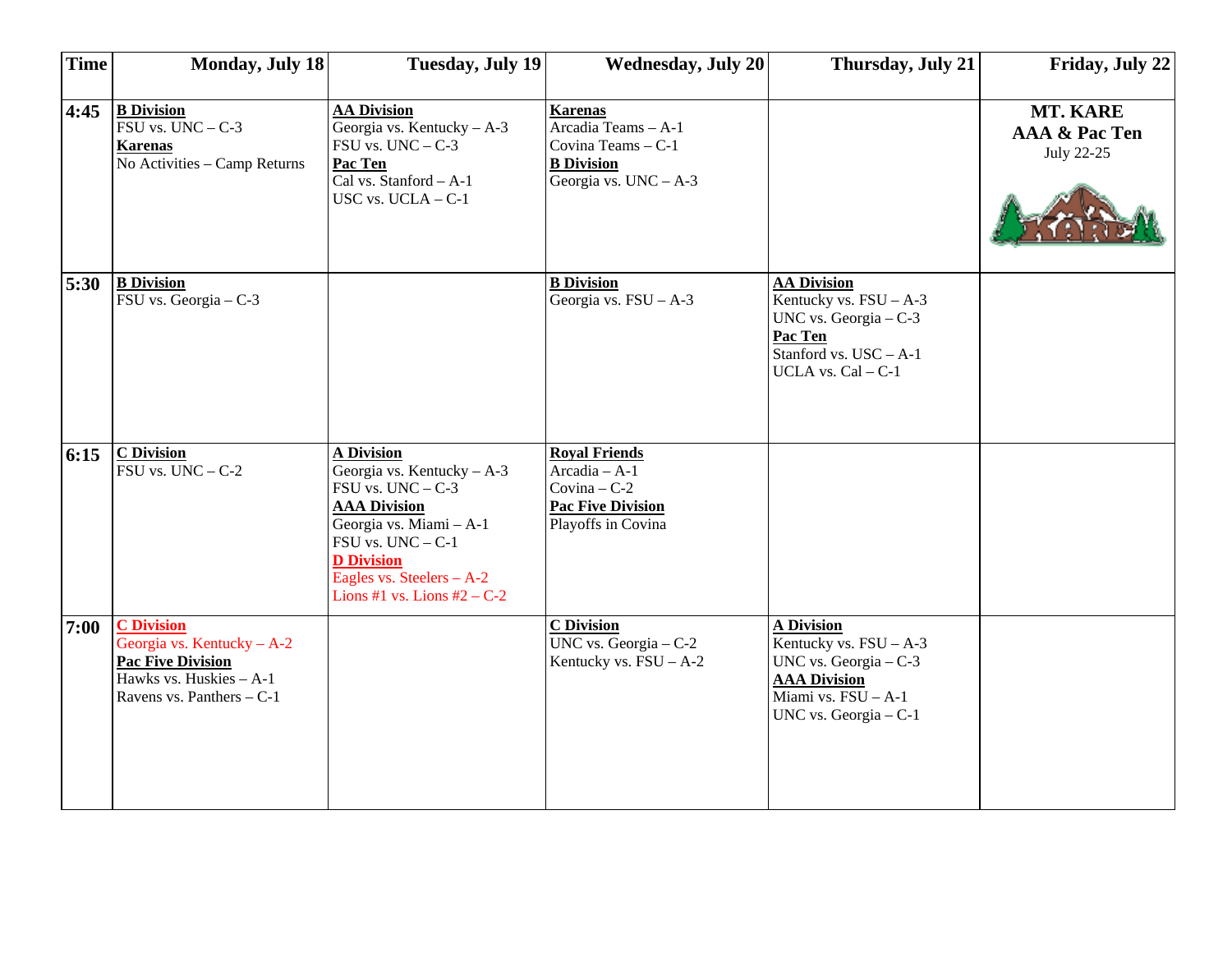| <b>Time</b> | Monday, July 25                                                                                                    | <b>Tuesday, July 26</b>                                                                                                                                                          | <b>Wednesday, July 27</b>                                                         | Thursday, July 28                                                                                                                 | Friday, July 29 |
|-------------|--------------------------------------------------------------------------------------------------------------------|----------------------------------------------------------------------------------------------------------------------------------------------------------------------------------|-----------------------------------------------------------------------------------|-----------------------------------------------------------------------------------------------------------------------------------|-----------------|
| 4:45        | <b>B</b> Division<br>$FSU$ vs. $UNC - C-3$<br>Georgia - Practice & Meet<br><b>Karenas</b><br>Playoffs at home site | <b>AA Division</b><br>Kentucky vs. Georgia - A-3<br>$FSU$ vs. $UNC - C-3$<br><b>Pac Ten</b><br>USC vs. Stanford $- C-1$                                                          | <b>Karenas</b><br>Championship                                                    | Pac Ten<br>Championship<br>Stanford vs. Cal - A-1                                                                                 |                 |
| 5:30        |                                                                                                                    | Pac Ten<br>UCLA vs. Cal - C-1<br>MT. KARE<br><b>PAC FIVE</b><br>July 26-31                                                                                                       | <b>B</b> Division<br>Championship<br>Georgia vs. FSU                              | <b>AA Division</b><br><b>Championship</b><br>Kentucky vs. $FSU - A-3$                                                             |                 |
| 6:15        | <b>C</b> Division<br>Kentucky vs. $FSU - A-2$<br><b>Pac Five Division</b><br>Championship in Arcadia               | <b>D</b> Division<br>Eagles vs. Lions $#2 - A-2$<br><b>AAA Division</b><br>$FSU$ vs. $UNC - C-1$                                                                                 | <b>Covina Royal Friends</b><br><b>Tea Party</b><br>Carson Sr. home from 6:15-7:45 | <b>Arcadia Royal Friends</b><br><b>Tea Party</b><br>Great Room from 6:30-8:00                                                     |                 |
| 7:00        | <b>C</b> Division<br>Georgia vs. $UNC - A-2$                                                                       | <b>D</b> Division<br>Steelers vs. Lions $#1 - A-2$<br><b>A Division</b><br>Kentucky vs. $FSU - A-3$<br>UNC vs. Georgia $-$ C-3<br><b>AAA Division</b><br>Miami vs. Georgia - A-1 | <b>C</b> Division<br><b>Championship</b><br>Kentucky vs. Georgia                  | <b>AAA Division</b><br><b>Championship</b><br>Miami vs. FSU - A-1<br><b>A Division</b><br>Championship<br>UNC vs. Kentucky $-C-3$ |                 |